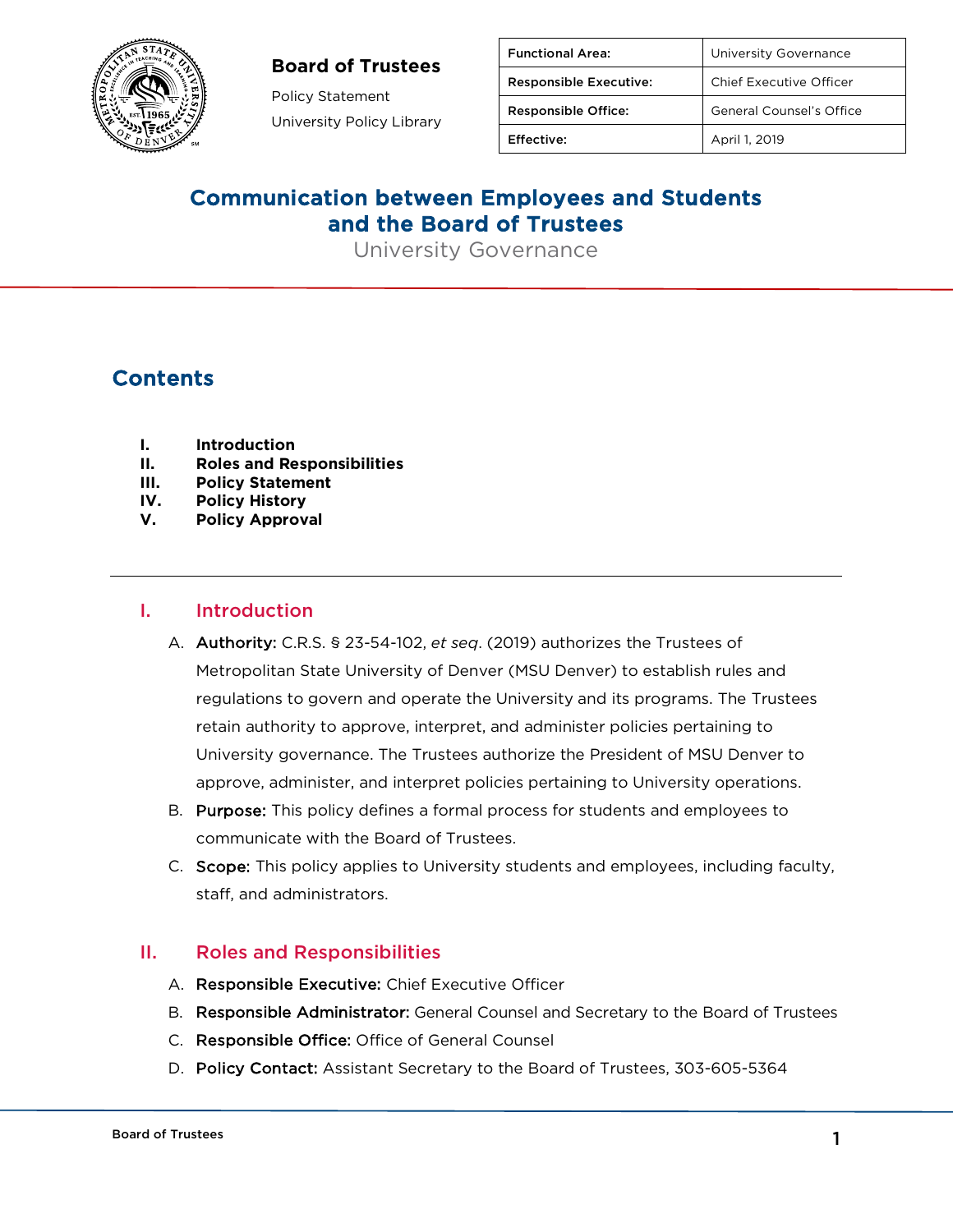## **Board of Trustees**



Policy Statement University Policy Library

| <b>Functional Area:</b>       | University Governance           |
|-------------------------------|---------------------------------|
| <b>Responsible Executive:</b> | <b>Chief Executive Officer</b>  |
| <b>Responsible Office:</b>    | <b>General Counsel's Office</b> |
| Effective:                    | April 1, 2019                   |

# Communication between Employees and Students and the Board of Trustees

University Governance

#### III. Policy Statement

To enhance communication and to give prompt attention to concerns, the Board of Trustees urges that internal mechanisms for the expression of the views of students and employees that respect clear administrative lines be established and maintained. Direct communication with the Board concerning issues affecting the University community without prior discussion with appropriate individuals on the campus denies the opportunity for conflict resolution at the appropriate level.

Parallel structures that confuse communication and exclude or circumvent appropriate administrators without giving them an opportunity to address the issues are destructive of morale, as well as contrary to common sense and the principles of good management. This policy, however, is not intended to inhibit communication between the University faculty and faculty trustee or the student body and student trustee.

Since access of students and employees to the Board should be accomplished through an orderly and open process, it is Board policy that individual students and employees, including faculty, staff and administrators, who wish to be heard by the Board at an official meeting shall request to do so by signing up prior to any such meeting, indicating the topic to be addressed. The Chairperson shall have the right to deny any such request.

#### IV. Policy History

- A. Effective: April 1, 2019
- B. Revised: This policy supersedes section 1.13 of the *MSCD Trustees Manual*, 2007.
- C. Review: This policy will be reviewed every five years or as deemed necessary by University leadership.